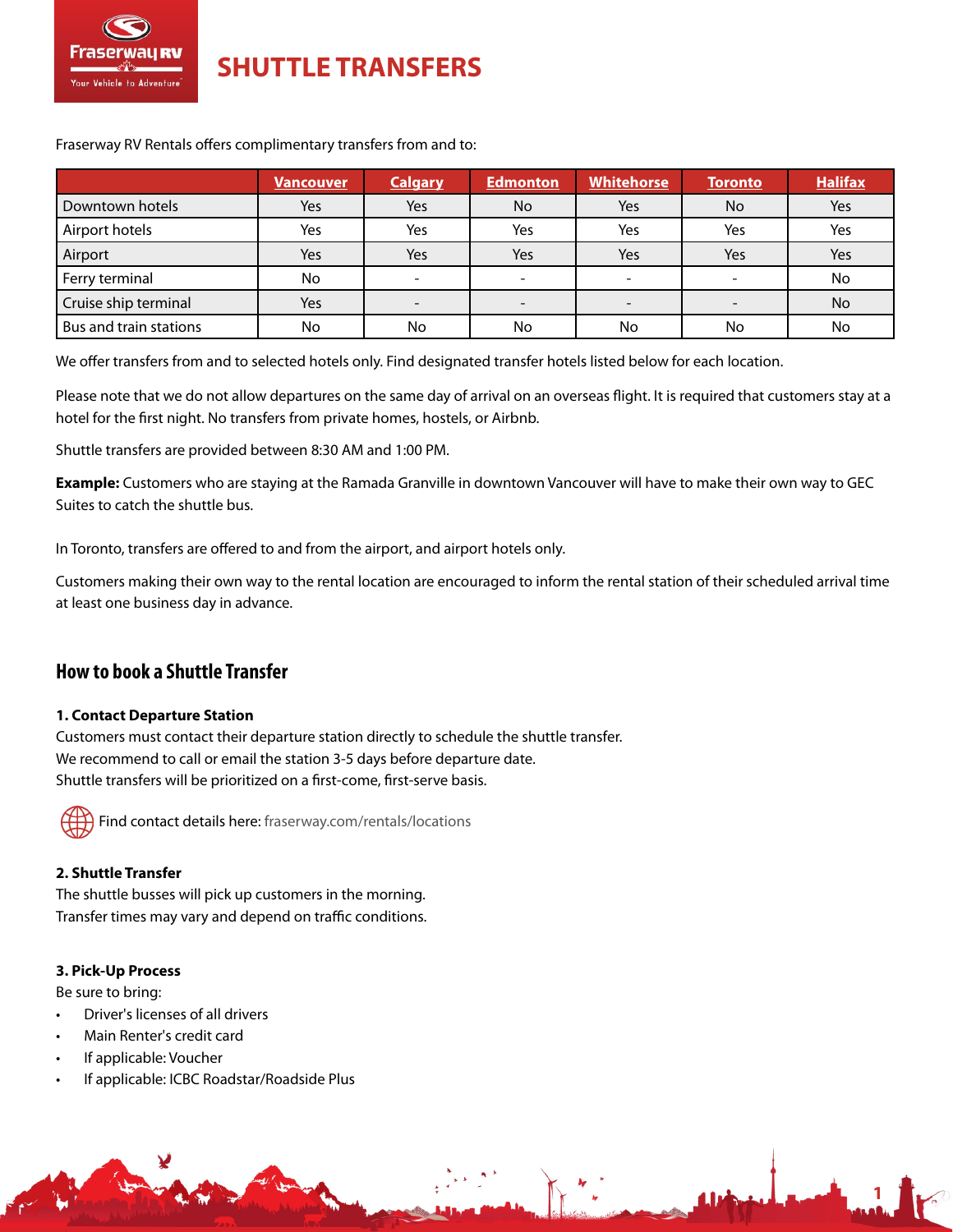<span id="page-1-0"></span>

¥

**SHUTTLE TRANSFERS**

#### **Vancouver**

| <b>Downtown pick-up locations</b>      | <b>Address</b>         | <b>Nearby hotels</b>                       |
|----------------------------------------|------------------------|--------------------------------------------|
| <b>GEC Granville Suites</b>            | 718 Drake Street       | Ramada Granville                           |
| Best Western Premier Chateau Granville | 1100 Granville Street  |                                            |
| <b>Best Western Plus Sands</b>         | 1755 Davie Street      | All hotels in the West End area            |
| <b>Blue Horizon</b>                    | 1225 Robson Street     | Listel, Barclay, Times Square, Greenbrier, |
|                                        |                        | Lord Stanley, Riviera, Robson Suites,      |
|                                        |                        | Tropicana, Shangri-La                      |
| <b>Century Plaza</b>                   | 1015 Burrard Street    | Burrard Hotel, Sheraton Wall Centre,       |
| <b>Coast Coal Harbour</b>              | 1180 W Hastings Street | Marriott Pinnacle, Pinnacle Harbour-       |
|                                        |                        | front                                      |
| <b>Hotel Belmont</b>                   | 654 Nelson Street      | HI Granville, Samesun Backpackers,         |
|                                        |                        | Kitsilano B&B's                            |
| <b>Fairmont Waterfront</b>             | 900 Canada Place       |                                            |
| Pan Pacific                            | 999 Canada Place       | Sea Bus terminal, cruise ship terminal,    |
|                                        |                        | Waterfront Skytrain station                |
| Rosedale on Robson                     | 838 Hamilton Street    | Hotel Blue, Hilton Vancouver Down-         |
|                                        |                        | town                                       |
| Sandman Vancouver City Centre          | 180 W Georgia Street   | YWCA, Geogrian Court, all Gastown and      |
|                                        |                        | Chinatown hotels                           |
| Sandman on Davie                       | 1160 Davie Street      | <b>HI Burnaby Street</b>                   |
| <b>Sutton Place</b>                    | 845 Burrard Street     | <b>Fairmont Hotel Vancouver</b>            |
| Westin Bayshore                        | 601 Bayshore Drive     |                                            |

| <b>Airport pick-up locations</b>      | <b>Address</b>                      |
|---------------------------------------|-------------------------------------|
| <b>Accent Inns Vancouver Airport</b>  | 10551 St. Edwards Drive, Richmond   |
| Sandman Signature Vancouver Airport   | 10251 St. Edwards Drive, Richmond   |
| Sandman Vancouver Airport             | 3233 St. Edwards Drive, Richmond    |
| Days Inn Vancouver Airport            | 2840 Sexsmith Rd, Richmond          |
| Travelodge Vancouver Airport          | 3071 St. Edwards Drive, Richmond    |
| Westin Wall Centre Vancouver Airport  | 3099 Corvette Way, Richmond         |
| Pacific Gateway Hotel                 | 3500 Cessna Drive, Richmond         |
| Abercorn Inn Vancouver Airport        | 9260 Bridgeport Road, Richmond      |
| Best Western Plus Vancouver Airport   | 1041 SW Marine Dr, Vancouver        |
| Hampton Inn Vancouver Airport         | 8811 Bridgeport Road, Richmond      |
| Holiday Inn Express Vancouver Airport | 9351 Bridgeport Road, Richmond      |
| <b>Fairmont Vancouver Airport</b>     | 3111 Grant McConachie Way, Richmond |
| <b>River Rock Casino Resort</b>       | 8811 River Road, Richmond           |

**2**

F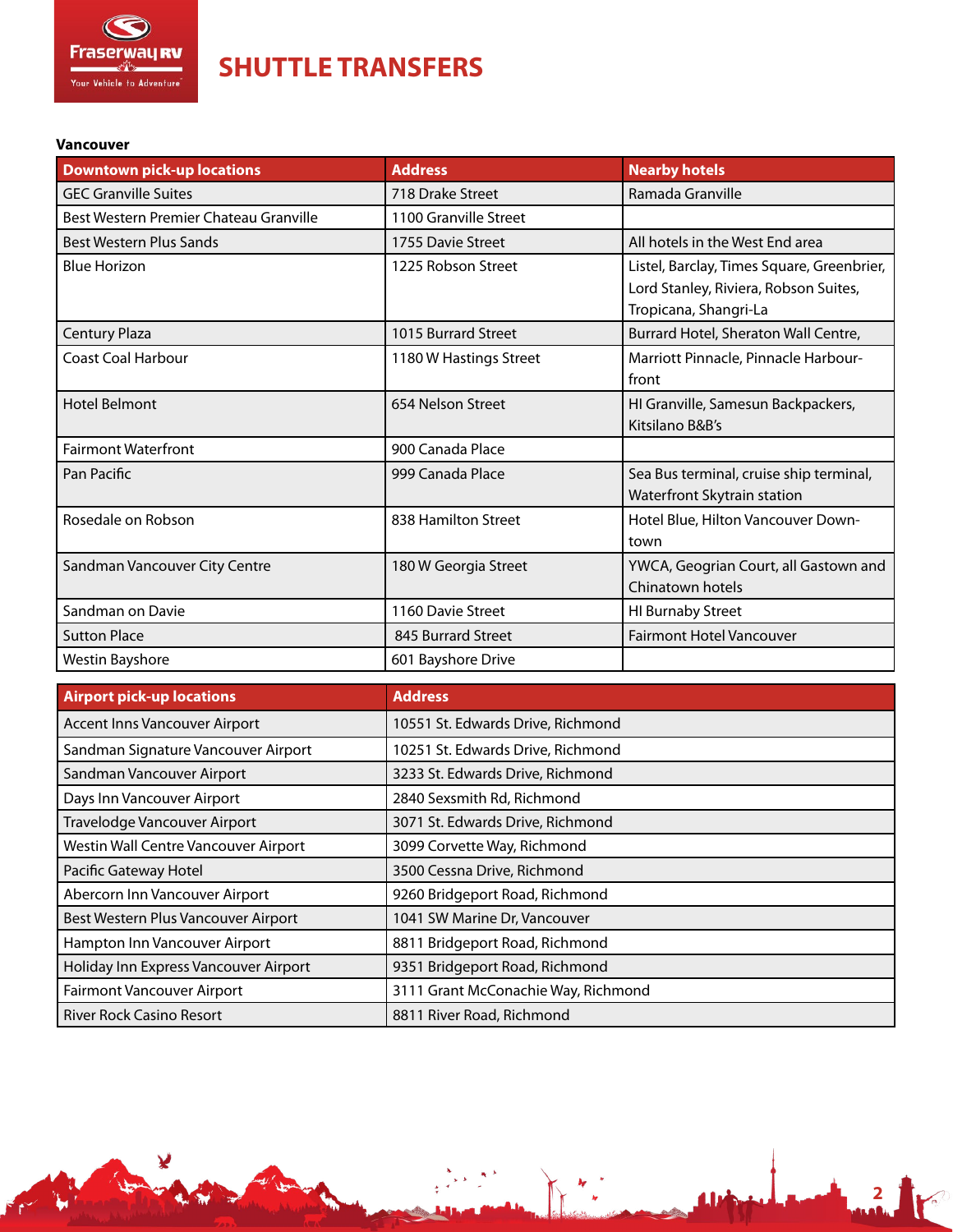<span id="page-2-0"></span>

¥

**SHUTTLE TRANSFERS**

# **Calgary**

| <b>Downtown pick-up locations</b> | <b>Address</b>        | <b>Nearby hotels</b>                                   |
|-----------------------------------|-----------------------|--------------------------------------------------------|
| Delta Calgary Downtown            | 209 4 Avenue SE       | <b>Regal Suites</b>                                    |
| <b>Fairmont Palliser</b>          | 133 9 Avenue SW       | Le Germain, Fairfield Inn & Suites, Hotel<br>Arts      |
| Hyatt Regency Downtown            | 700 Centre Street S   |                                                        |
| <b>Marriott Downtown</b>          | 1109 Avenue SE        | The Westin                                             |
| Ramada Plaza Downtown             | 708 8 Avenue SW       | Holiday Inn Express & Suites, Premier<br><b>Suites</b> |
| <b>Regency Suites Downtown</b>    | 610 4 Avenue SW       |                                                        |
| Sandman Signature                 | 888 7 Avenue SW       |                                                        |
| Sheraton Suites Eau Claire        | 255 Barclay Parade SW |                                                        |

| <b>Airport pick-up locations</b>  | <b>Address</b>           | <b>Nearby hotels</b>                     |
|-----------------------------------|--------------------------|------------------------------------------|
| <b>Acclaim Hotel</b>              | 123 Freeport Blvd NE     | Holiday Inn & Suites Airport North       |
| Best Western Premier Freeport Inn | 86 Freeport Blvd NE      |                                          |
| Best Western Plus Port O'Call     | 1935 McKnight Blvd NE    |                                          |
| Hotel Clique Calgary Airport      | 24 Aero Crescent NE      | Hyatt Place, Delta Hotel Calgary Airport |
| Residence Inn YYC Airport         | 2530 48 Avenue NE        |                                          |
| Hampton Inn                       | 2420 37 Avenue NE        | Country Inn, Lakeview Signature Inn      |
| Wingate by Wyndham                | 57 Freeport Cres NE      |                                          |
| <b>Courtyard Calgary Airport</b>  | 2500 48 Avenue NE        |                                          |
| Comfort Inn & Suites North        | 147 Freeport Crescent NE |                                          |
| Hilton Garden Inn Calgary Airport | 2335 Pegasus Road NE     |                                          |
| Sandman YYC Airport               | 25 Hopewell Way NE       | Holiday Inn Express, Hilton Garden Inn   |
| Wyndham Garden YYC Airport        | 11 Freeport Cres NE      | Park Inn Calgary Airport                 |

**3**

I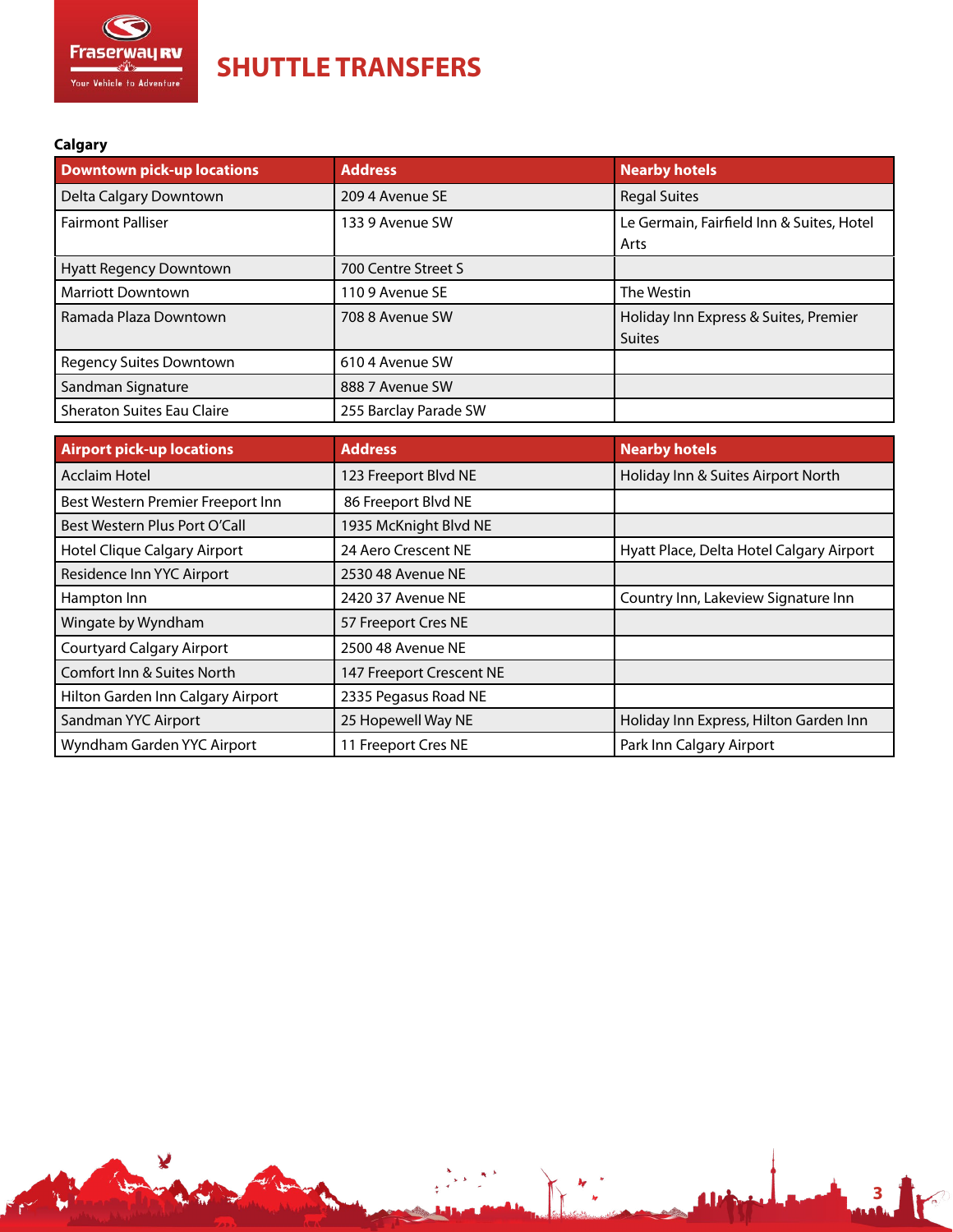<span id="page-3-0"></span>

¥

**SHUTTLE TRANSFERS**

### **Edmonton**

| <b>West Edmonton Mall pick-up locations</b> | <b>Address</b>                 |
|---------------------------------------------|--------------------------------|
| <b>Fantasyland Hotel</b>                    | 17700 87 Ave NW, Edmonton      |
| West Edmonton Mall Inn                      | 17504 90 Ave NW, Edmonton      |
| Four Points By Sheraton                     | 18540 100 Ave NW, Edmonton     |
| Holiday Inn Express                         | 18520 100 Ave NW, Edmonton     |
| <b>Courtyard by Marriott</b>                | 10011 184 St NW, Edmonton      |
| Hampton Inn                                 | 18304 100 Ave NW, Edmonton     |
| Wingate by Westham                          | 18220 100 Ave NW, Edmonton     |
| <b>Hyatt Place</b>                          | 18004 100 Ave NW, Edmonton     |
| <b>Best Western Plus</b>                    | 10017 179a St NW, Edmonton     |
| Sandman Edmonton West                       | 17635 Stony Plain Rd, Edmonton |

| <b>Whyte Avenue pick-up locations</b> | <b>Address</b>                 |
|---------------------------------------|--------------------------------|
| Varscona on Whyte                     | 8208 106 St, Edmonton          |
| Metterra on Whyte                     | 10454 82 Ave NW, Edmonton      |
| Days Inn Edmonton South               | 10333 University Ave, Edmonton |

| <b>Edmonton South pick-up locations</b> | <b>Address</b>               | Nearby hotels                |
|-----------------------------------------|------------------------------|------------------------------|
| Sandman Signature Edmonton South        | 10111 Ellerslie Rd, Edmonton | Four Points Edmonton Gateway |

| <b>Airport pick-up locations</b>      | <b>Address</b>                      | <b>Nearby hotels</b> |
|---------------------------------------|-------------------------------------|----------------------|
| Coast Nisku Inn & Conference Centre   | 1101 4 St, Nisku                    |                      |
| Best Western Plus Edm Airport Hotel   | 5705 50 St, Leduc                   |                      |
| Best Western Premier Denham           | 5207 50th Ave, Leduc                |                      |
| Comfort Inn & Suites Edmonton Airport | 203 19 Ave, Nisku                   |                      |
| Crystal Star Inn                      | 8339 Sparrow Crescent, Leduc        |                      |
| Days Inn Edmonton Airport             | 8116 Sparrow Crescent, Leduc        |                      |
| Fairfield Edmonton Airport            | 4545 Airport Perimeter Rd, Edmonton |                      |
| Four Points Edmonton Airport          | 403 11 Ave, Nisku                   |                      |
| Hampton Inn Edmonton Airport          | 3916 84 Ave, Leduc                  |                      |
| Hilton Garden Inn                     | 8208 36 St, Leduc                   |                      |
| Holiday Inn Edmonton Airport          | 1100 4 St, Nisku                    | Holiday Inn Express  |
| International Inn                     | 501 11 Ave, Nisku                   |                      |
| Park Inn Edmonton Airport             | 7118 Sparrow Dr, Leduc              |                      |
| Quality Inn Edmonton Airport          | 8340 Sparrow Crescent, Leduc        |                      |
| Renaissance Edmonton Airport          | 4236 36 St E, Edmonton Airport      |                      |
| Royal Hotel Edmonton Airport          | 8450 Sparrow Drive, Leduc           |                      |
| <b>Stars Inn Edmonton Airport</b>     | 8332 Sparrow Crescent, Leduc        |                      |
| Super 8 Edmonton Airport              | 8004 Sparrow Crescent, Leduc        |                      |
| Travelodge Edmonton Airport           | 5704 50 St, Leduc                   |                      |
| Wyndham Garden                        | 8016 Sparrow Dr, Leduc              |                      |

 $\frac{3}{2}x^2 + \frac{3x^2}{2}$ 

r,

**4**

**Track**